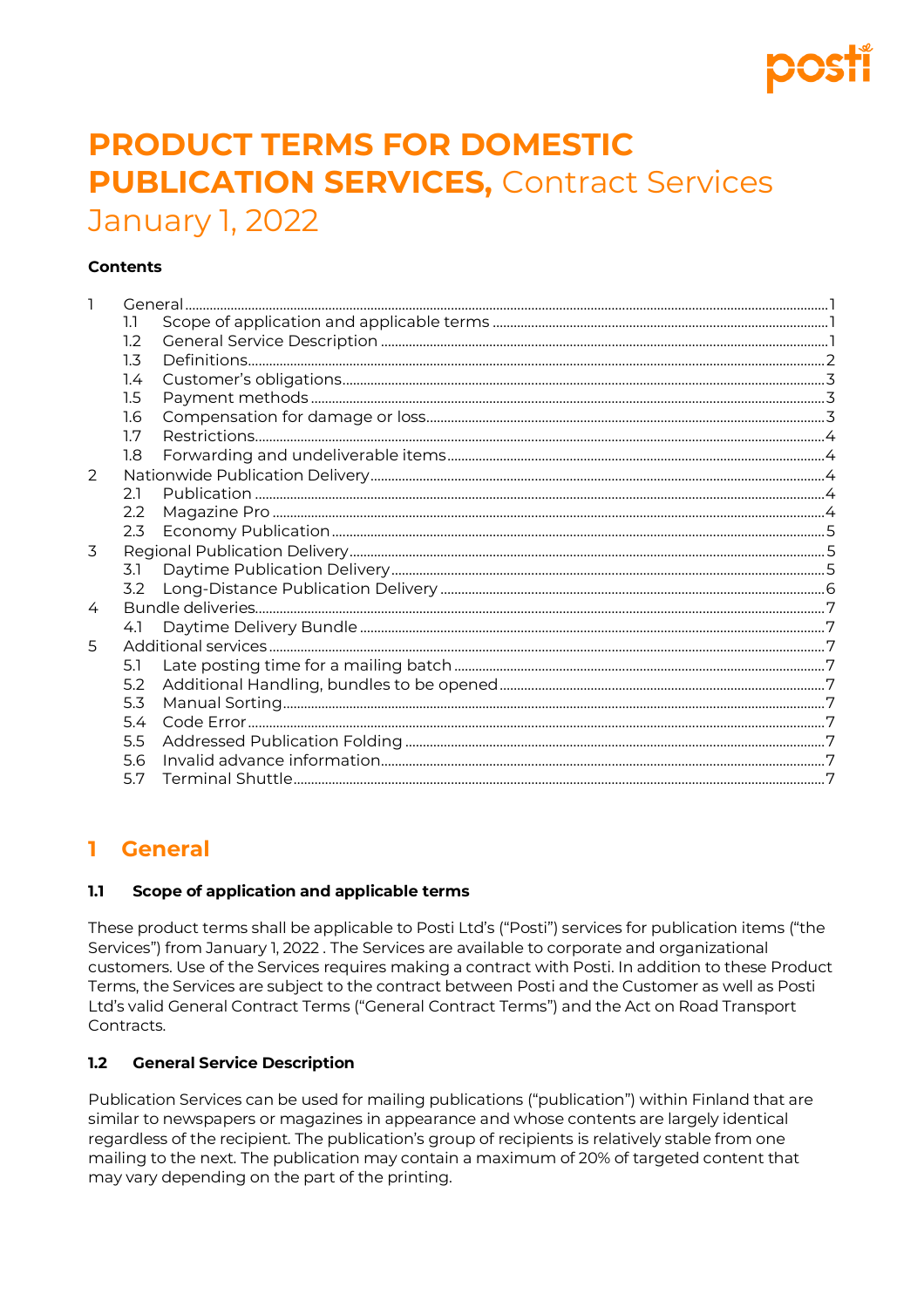A publication may contain supplements. A supplement may not be another publication, unless otherwise agreed. The supplements must be attached to the publication and remain inside it during (also machine) processing and delivery. Supplements must not prevent the folding of an item to get it to fit through a mail slot. If the dimensions of a supplement exceed those of the publication, the publication or supplement may be damaged. Posti shall not be liable for any damage caused by a supplement that is larger than the publication. Posti shall have the right to invoice the Customer for extra costs arising from the handling of the item if the supplement makes the item difficult to handle and deliver.

Publication Services are available for items mailed from the Finnish mainland to a Finnish address. Posten Åland Ab is responsible for deliveries in the Åland Islands. The Daytime Publication Delivery and the additional Daytime Delivery Bundle services are not available on the Åland Islands. Publications are primarily delivered on weekdays. Further information is provided in the service-specific service level agreements.

Use of the Daytime Publication Delivery, Long-Distance Publication Delivery, Magazine Pro and Economy Publication services requires making a publication-specific publication contract (customer number starting with 88) as well as placing an annual advance order for each calendar year.

### <span id="page-1-0"></span>**1.3 Definitions**

**Posti's publication customer numbers starting with 88** are established for using the Daytime Publication Delivery, Long-Distance Publication Delivery, Magazine Pro and Economy Publication services. The publication customer number is publication-specific. The publication's numbering must be consecutive and the name displayed on the publication's front page must be the same as the one recorded in the order. Use of the Publication and Daytime Delivery Bundle services does not require a publication customer number.

The **advance order** is information provided about a publication's issues for a calendar year that helps allocate mail handling and delivery resources and ensure that the service level agreed for the delivery is realized. Advance orders are used to notify Posti of the mailing times of the publication's issues, the item quantity to be mailed and other information related to the publication's mailing. Advance orders must be placed through Posti's electronic Service Channels by the deadlines specified for each service.

Advance orders are used to make a **Mailing Plan**, which contains an issue-specific plan for mailing batches to be mailed along with the details of their posting place, time and mailer company. The information in the Mailing Plan forms the mailing batch-specific advance information. The purpose of the mailing plan is to ensure the service level.

A **mailing batch** is a batch of a single Customer consisting of a single issue's items primarily submitted to Posti on the same day. The information recorded for the mailing batch must be updated by the time the publication items are posted. Mailing batch information forms the invoicing material for the service.

A **batch size** may include, based on the service, Magazine Pro and Economy Publication items that are of the same issue of a publication, have the same invoicing address, are delivered during the same invoicing period and are recorded for the same mailing batch. For the Daytime Publication Delivery and Long-Distance Publication Delivery services, batch sizes are combined when the aforementioned condition is met.

The **number of issues** is determined based on the number of issues of a single printed publication in a calendar year stated in an advance order. For the same publication, the issues delivered using the Magazine Pro and Economy Publication services are totaled up. The issues delivered using Daytime Publication Delivery will also be taken into account for the Long-Distance Publication Delivery service. When specifying the number of issues, the batch size of a single issue must not be significantly smaller (over -20%) than the batch sizes of other issues of the publication. A separate B issue mailing may be created for the publication during the year. B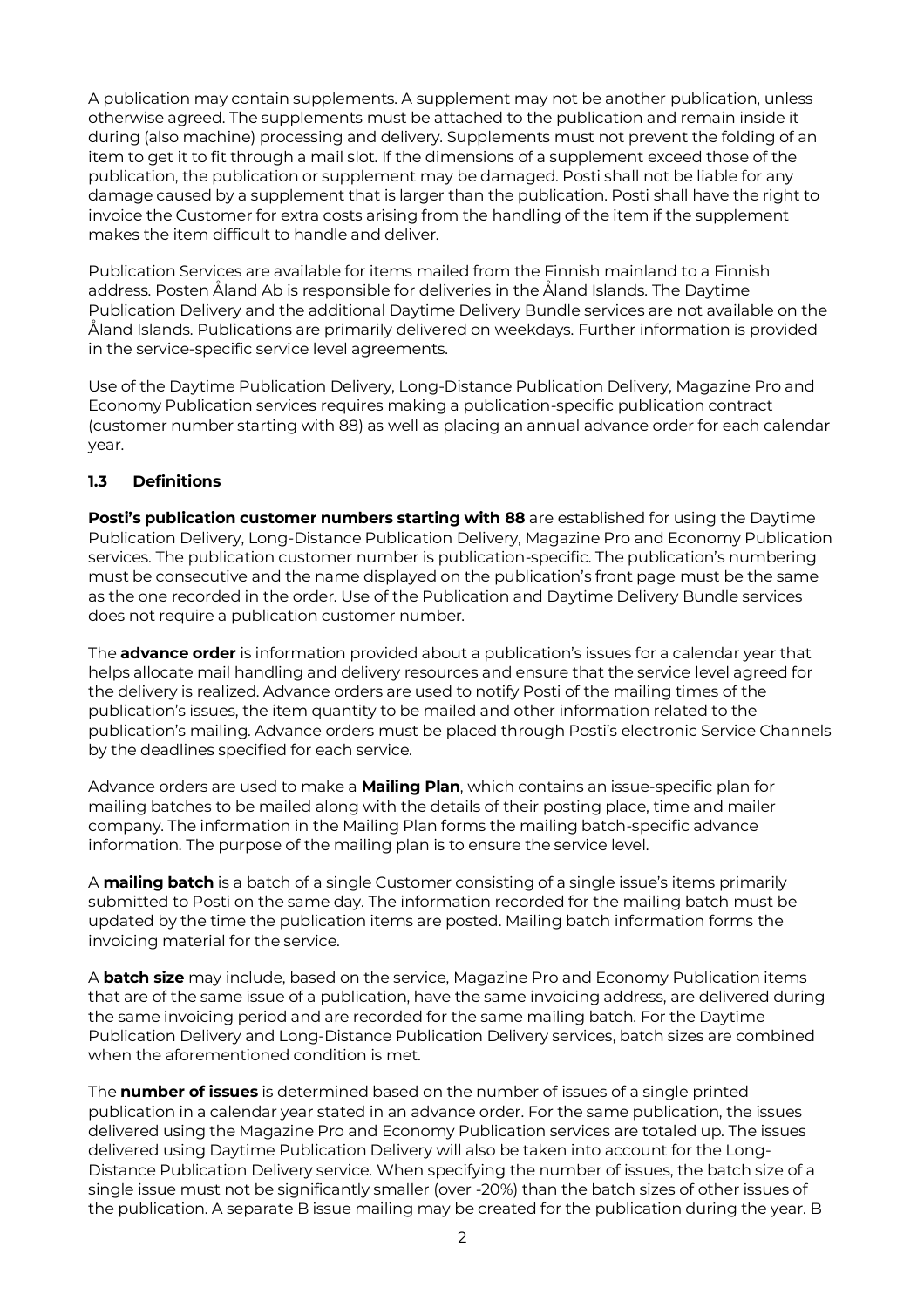issues can have a separate target group. B issues will not affect the number of issues used as one of the publication's pricing principles.

### <span id="page-2-0"></span>**1.4 Customer's obligations**

In addition to the Responsibility of the Customer section of the General Contract Terms, the Customer must comply with Posti's mailing or other instructions when using the Services. The Customer shall be responsible for ensuring that correct and up-to-date name, address and payment information and any other markings required by the Service are indicated on items.

The Customer shall be responsible for ensuring that the publication has a valid and up-to-date calendar year-level advance order and mailing plan for the services that require an advance order. The Customer must use the electronic service provided by Posti for placing advance orders and making mailing plans as well as for keeping them up to date. The advance information must be given and, if necessary, updated in a service-specific manner by the specified deadlines.

If the publication's number of issues in pre-ordered services or any local coverage rate in the Daytime Publication Delivery service differs from the information submitted as the basis for pricing, Posti shall have the right to charge the difference between the stated and actual publication frequency or coverage rate.

The Customer shall be responsible for the accuracy of the contents of the mailing list and for ensuring that the quantity and weight information of the items correspond to the batch to be mailed. If the item quantity or weight stated in the information is less than the actual item quantity or weight, Posti shall have the right to correct the information and invoice the Customer on the basis of the actual item quantity/weight. If the item quantity or weight stated in the information is more than the actual item quantity or weight, Posti shall have no obligation to correct the invoicing or refund the Customer. Posti shall have the right to charge the customer an additional handling fee when changes are made. In the event that an item indicated on the mailing list does not meet the terms of the service selected by the Customer, Posti may change the item to correspond to the nearest equivalent service.

By agreeing to these product terms, the Customer gives its subcontractor the right to sort a mailing batch and its address data using Posti's Sorting Service without separate authorization. In order to use the Sorting Service, the printing, posting, or print-out house operating as a subcontractor of the Customer is required to have a valid agreement on its use with Posti.

If the Customer has breached Posti's terms or instructions and this results in additional work or other costs, Posti shall have the right to charge from the Customer an Additional Handling Fee as per the price list and/or the costs incurred. In the event that the level of preparatory work for which the Customer is responsible is not ensured or an advance order placed by the Customer is not realized, Posti shall not be responsible for the realization of the service level agreed for the service.

### <span id="page-2-1"></span>**1.5 Payment methods**

The Customer is invoiced for the Services in accordance with the General Contract Terms.

#### <span id="page-2-2"></span>**1.6 Compensation for damage or loss**

Under the Act on Road Transport Contracts, the maximum compensation for a damaged or lost item is EUR 20/kg. For a delayed item, the maximum compensation is the transportation charge. In accordance with the General Contract Terms, compensation is paid if it can be shown that direct material damage occurred when Posti was responsible for the item. Publication Services items are not covered by the tracking service, so their progress in Posti's network or delivery to the recipient cannot usually be verified after the fact.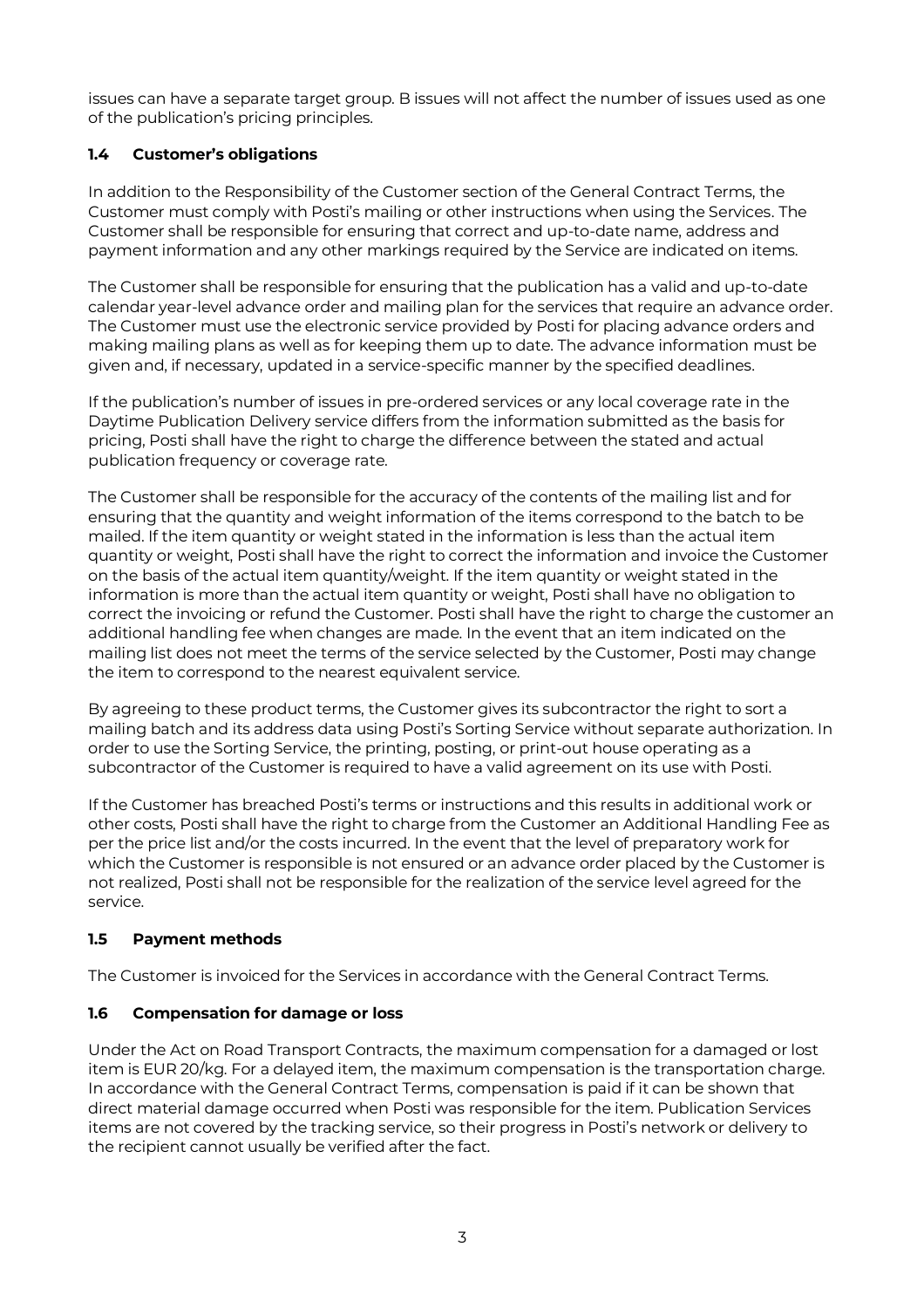#### <span id="page-3-0"></span>**1.7 Restrictions**

Publications and their supplements may not contain personal communications. Personal communications must be sent using Mail Services.

Any supplements inside a publication must not prevent folding the publication so that it fits through a mail slot.

Posti shall not be liable for supplements falling out from inside the publication during processing or delivery.

The maximum and minimum dimensions of items are stated in the current price list as well as in the Guide for Machine-Sortable Items.

#### <span id="page-3-1"></span>**1.8 Forwarding and undeliverable items**

Posti shall deliver addressed items to the address provided by the sender or in accordance with the recipient's mail forwarding instructions. Publication Services do not include address clarification, unless the Customer has bought a separate paid Information Service. A publication will not be sent to a recipient's new address, unless the recipient has a separate agreement on this with Posti.

If the recipient's address is incorrect or the item cannot be delivered due to another reason beyond Posti's control, Posti shall have the right to dispose of the item in accordance with the General Contract Terms, unless the Customer has separately agreed otherwise.

# <span id="page-3-2"></span>**2 Nationwide Publication Delivery**

#### <span id="page-3-3"></span>**2.1 Publication**

#### **Service level agreement**

Publication items posted on weekdays are usually delivered to recipients by the fourth weekday following the posting date, taking into account regional differences in delivery model.

#### **Pricing principles**

Pricing is based on the items' unit weight and the preparatory work done by the sender. The pricing date is the publication's posting date.

#### **Additional services**

Publication's Additional Handling.

#### <span id="page-3-4"></span>**2.2 Magazine Pro**

#### **Service level agreement**

Magazine items posted on weekdays are usually delivered to recipients on the third weekday following the posting date, taking into account regional differences in delivery model.

#### **Pricing principles**

Pricing is based on the quantity, unit weight, batch size and processability of items as well as the preparatory work done by the sender. The pricing date is the publication's posting date.

#### **Restrictions**

Use of the service requires the Customer annually placing an advance order for the publication's issues for the calendar year and submitting a mailing plan approved by the Customer. The mailing of mailing batches requires use of the Sorting Service.

Items must be suitable for machine sorting. More detailed specifications can be found in the Guide for Machine-Sortable Items.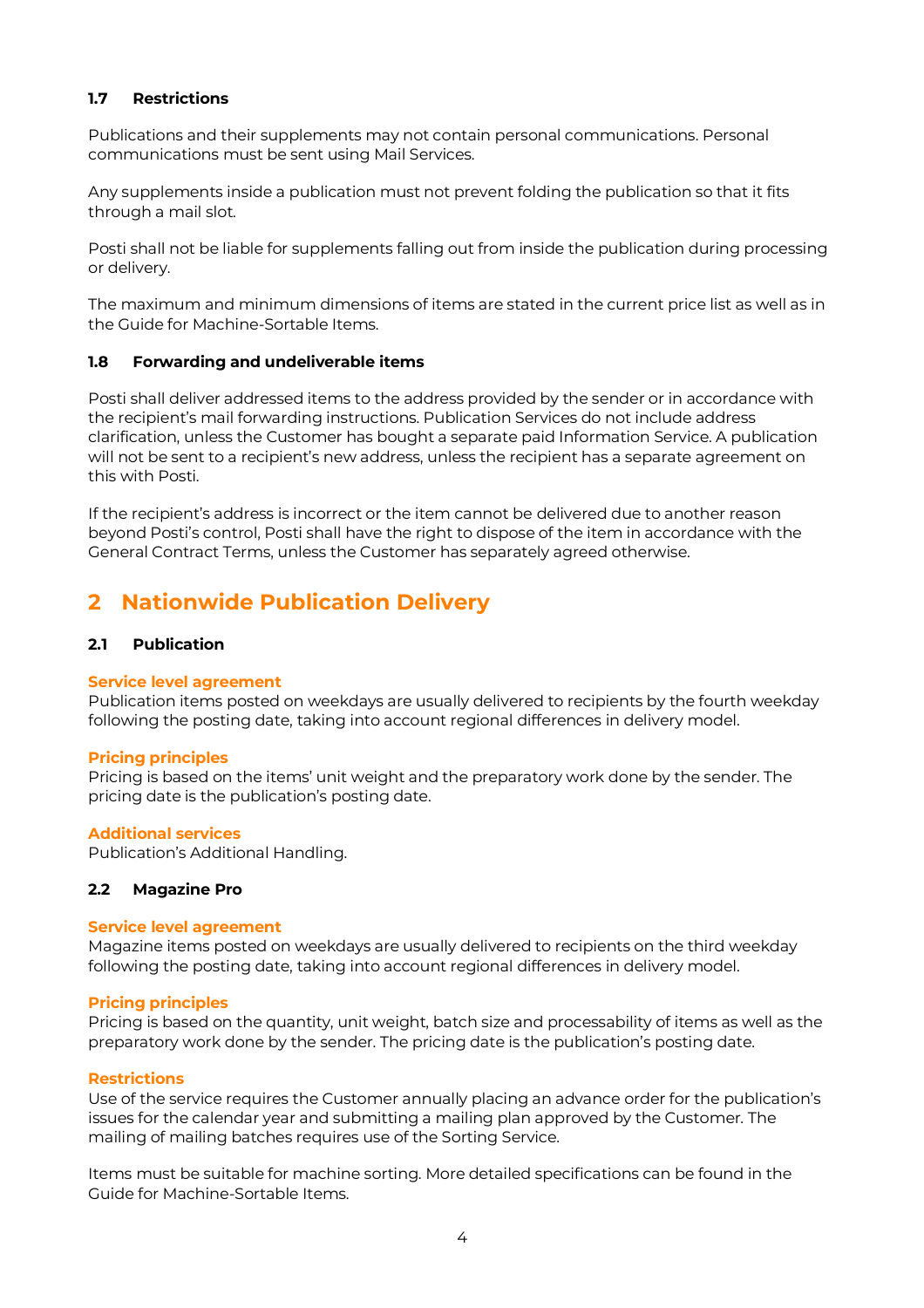#### [www.posti.fi/en/customer-support/sending/instructions-for-mailer-companies](https://www.posti.fi/en/customer-support/sending/instructions-for-mailer-companies)

If an item is not suitable for machine sorting, Posti will change the item to an Economy Publication item and follow the Economy Publication Service Terms.

The minimum batch size is 15,000 items.

#### **Customer's responsibilities**

If the Customer wants to change the delivery time, posting time, or posting place specified in the advance order, Posti must be informed of the change. Changes to the advance order are subject to a charge when made after the deadlines specified in the price list.

The Customer must sort and pack the mailing batches and deliver them to the posting place in accordance with Posti's instructions.

#### **Additional services**

Publication's Additional Handling, from April 1, 2022 Invalid advance information.

#### <span id="page-4-0"></span>**2.3 Economy Publication**

#### **Service level agreement**

Economy Publication items posted on weekdays are usually delivered to recipients by the fourth weekday following the posting date, taking into account regional differences in delivery model.

#### **Pricing principles**

Pricing is based on the quantity, unit weight, batch size and processability of items as well as the preparatory work done by the sender. The pricing date is the publication's posting date.

#### **Restrictions**

Use of the service requires the Customer annually placing an advance order for the publication's issues for the calendar year and submitting a mailing plan approved by the Customer. The mailing of mailing batches requires use of the Sorting Service.

#### **Customer's responsibilities**

If the Customer wants to change the delivery time, posting time, or posting place specified in the advance order, Posti must be informed of the change. Changes to the advance order are subject to a charge when made after the deadlines specified in the price list.

The Customer must sort and pack the mailing batches and deliver them to the posting place in accordance with Posti's instructions.

#### **Additional services**

Publication's Additional Handling, Manual Sorting, Code Error, Addressed Publication Folding, from April 1, 2022 Invalid advance information.

# <span id="page-4-1"></span>**3 Regional Publication Delivery**

#### <span id="page-4-2"></span>**3.1 Daytime Publication Delivery**

#### **Service level agreement**

Daytime Publication Delivery items posted on weekdays (Mon–Fri) in accordance with Posti's instructions are usually delivered to recipients on the publication date, depending on the posting place and time. In the alternate-day areas announced by Posti, meeting the regional minimum batch size is a precondition for delivery on the day of publication. The service level is agreed for each region via Posti's online service.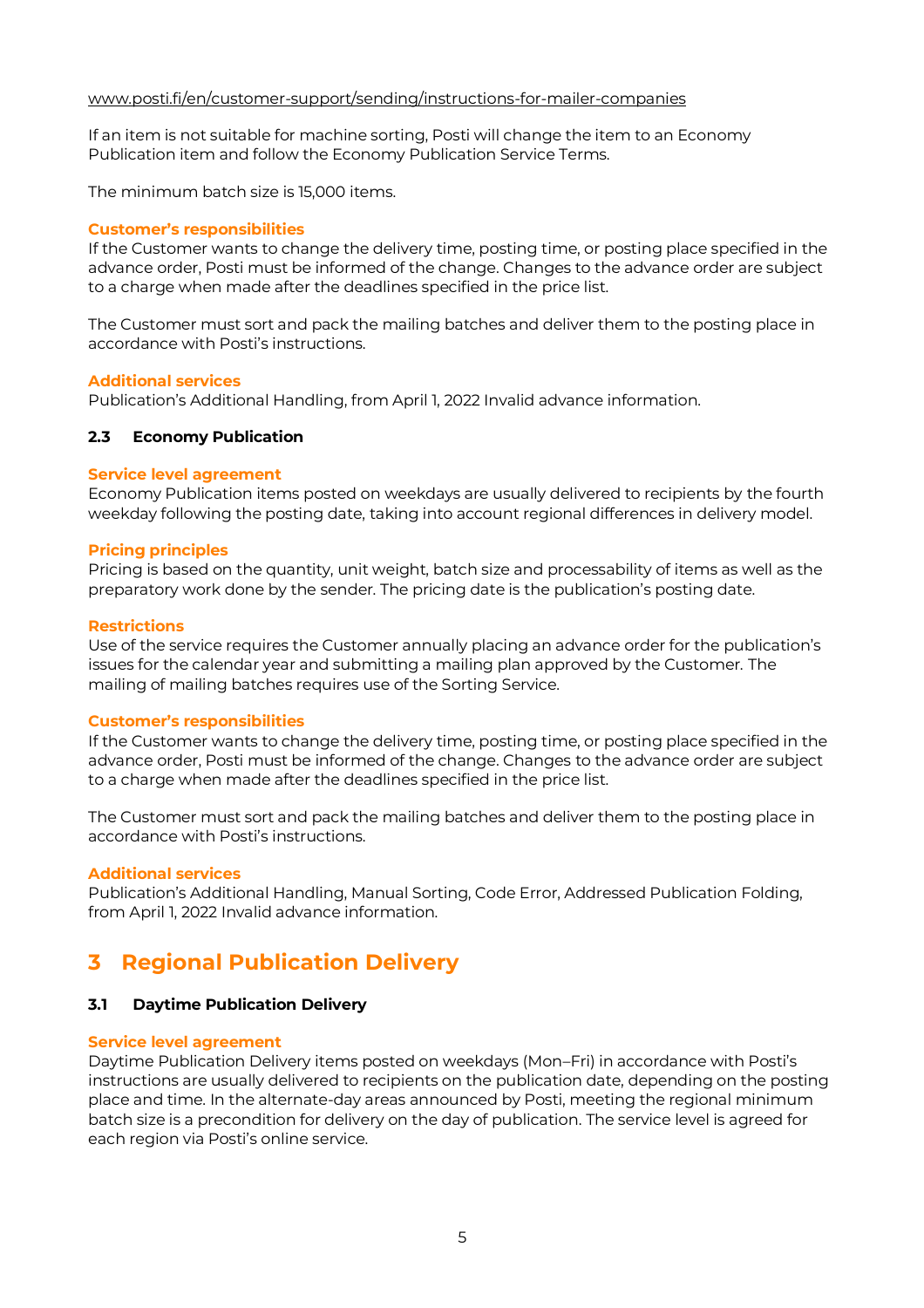#### **Pricing principles**

Pricing is based on the number of issues, unit weight, coverage rate of all households in the postal code-specific delivery area (Public Notification), batch size and processability of items as well as the preparatory work done by the sender. The pricing date is the publication's delivery date.

#### **Restrictions**

Use of the service requires the Customer annually placing an advance order for the publication's issues for the calendar year and submitting a mailing plan approved by the Customer. The mailing of mailing batches requires use of the Sorting Service and a 4-state or 2D code produced by it.

Use of the service requires at least 24 issues a year as well as a batch size of a least 150 items.

#### **Customer's responsibilities**

If the Customer wants to change the delivery time, posting time, or posting place specified in the advance order, Posti must be informed of the change. Changes to the advance order are subject to a charge when made after the deadlines specified in the price list.

The Customer must sort and pack the mailing batches in accordance with Posti's instructions.

The Customer shall submit mailing batches directly to the delivery area/delivery areas of its choice. The time and place must be separately agreed upon with Posti.

#### **Additional services**

Publication's Additional Handling, Late posting time for a mailing batch, Additional Handling, bundles to be opened, Code Error.

#### <span id="page-5-0"></span>**3.2 Long-Distance Publication Delivery**

#### **Service level agreement**

Long-Distance Publication Delivery items posted on weekdays are usually delivered to recipients on the second weekday following the posting date. Due to the differences among regional delivery models, the delivery speed may vary depending on the area. The service level is agreed for each region via Posti's online service.

#### **Pricing principles**

Pricing is based on the quantity, unit weight, batch size and processability of items as well as the preparatory work done by the sender. The pricing date is the publication's delivery date.

#### **Restrictions**

Use of the service requires use of the Daytime Publication Delivery service and at least 24 issues a year. The mailing of mailing batches requires use of the Sorting Service and a 4-state or 2D code produced by it.

#### **Customer's responsibilities**

If the Customer wants to change the delivery time, posting time, or posting place specified in the advance order, Posti must be informed of the change. Changes to the advance order are subject to a charge when made after the deadlines specified in the price list.

The Customer must sort and pack the mailing batches and deliver them to the posting place in accordance with Posti's instructions.

#### **Additional services**

Publication's Additional Handling.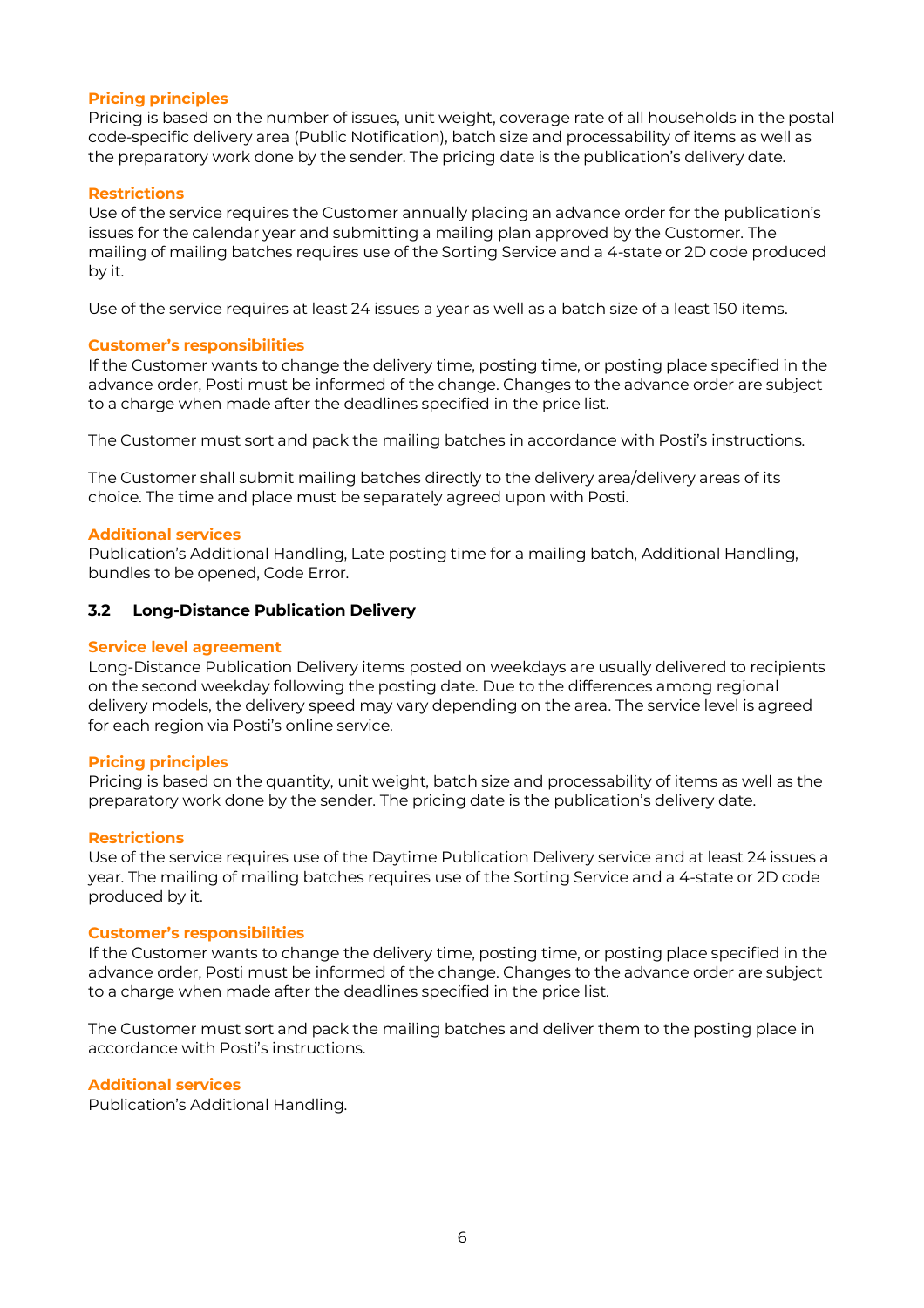# <span id="page-6-0"></span>**4 Bundle deliveries**

#### <span id="page-6-1"></span>**4.1 Daytime Delivery Bundle**

#### **Service level agreement**

Daytime Delivery Bundle items posted on weekdays are usually delivered to recipients on the publication date, depending on the publication's posting place and time. The service level is agreed for each region via Posti's online service.

#### **Pricing principles**

Pricing is based on the quantity and weight of items. The pricing date is the publication's delivery date.

#### **Restrictions**

Use of the service requires use of the Daytime Publication Delivery service and at least 24 issues a year.

#### **Customer's responsibilities**

The Customer must sort and pack the mailing batches in accordance with Posti's instructions.

# <span id="page-6-2"></span>**5 Additional services**

#### <span id="page-6-3"></span>**5.1 Late posting time for a mailing batch**

In the Daytime Publication Delivery service, publications can, if separately agreed on, have a later posting time than usual for an additional fee.

#### <span id="page-6-4"></span>**5.2 Additional Handling, bundles to be opened**

In the Daytime Publication Delivery service, an additional handling fee will be introduced automatically by the system for publications in bundles to be opened. Posti also guarantees the same service level in a selected nearby area for publications in bundles to be opened.

#### <span id="page-6-5"></span>**5.3 Manual Sorting**

For Economy Publication items that cannot be machine-sorted (specified in the Guide for Machine-Sortable Items).

#### <span id="page-6-6"></span>**5.4 Code Error**

For Economy Publication, Daytime Publication Delivery and Long-distance Publication Delivery items, that either do not have a 4-state code or a 2D code or have an invalid code.

#### <span id="page-6-7"></span>**5.5 Addressed Publication Folding**

For Economy Publication items that require folding to fit through a mail slot due to their size.

#### <span id="page-6-8"></span>**5.6 Invalid advance information**

From April 1, 2022, for Magazine Pro and Economy Publication service items whose actual mailing batch size is more than 20% smaller than the batch size stated in the advance information.

#### <span id="page-6-9"></span>**5.7 Terminal Shuttle**

The posting places for Publication Services Magazine Pro, Economy Publication and Publication are the Postal Centers of Helsinki, Tampere and Kuopio. For the Terminal Shuttle additional fee, you can also drop off mailing batches at the Postal Center of Oulu and selected terminals.